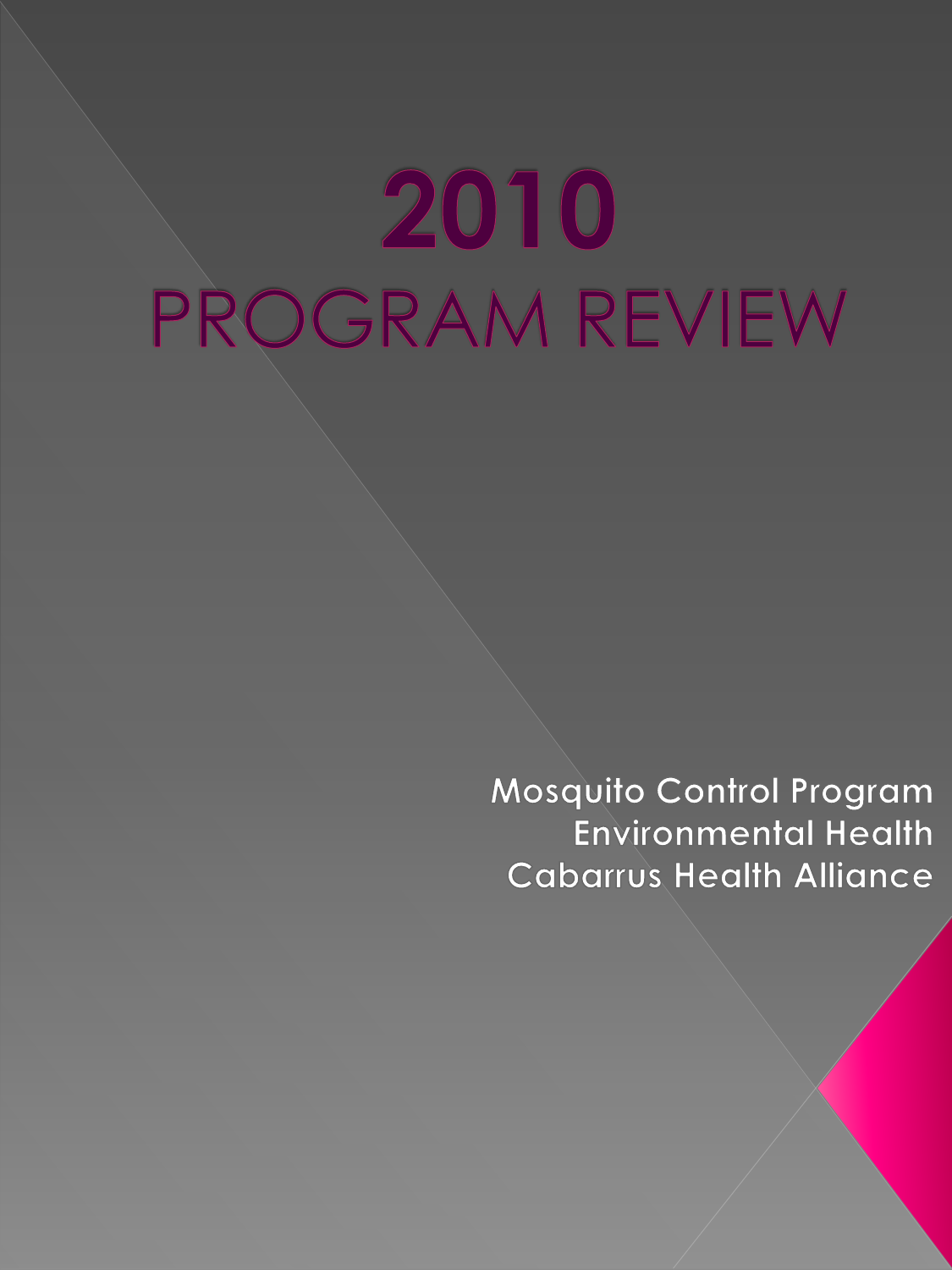## Table of Contents

2010 statistics

Vector reports

 $\times$ CDC

Prevention/Control/Management

Budget

2011 Program Outlook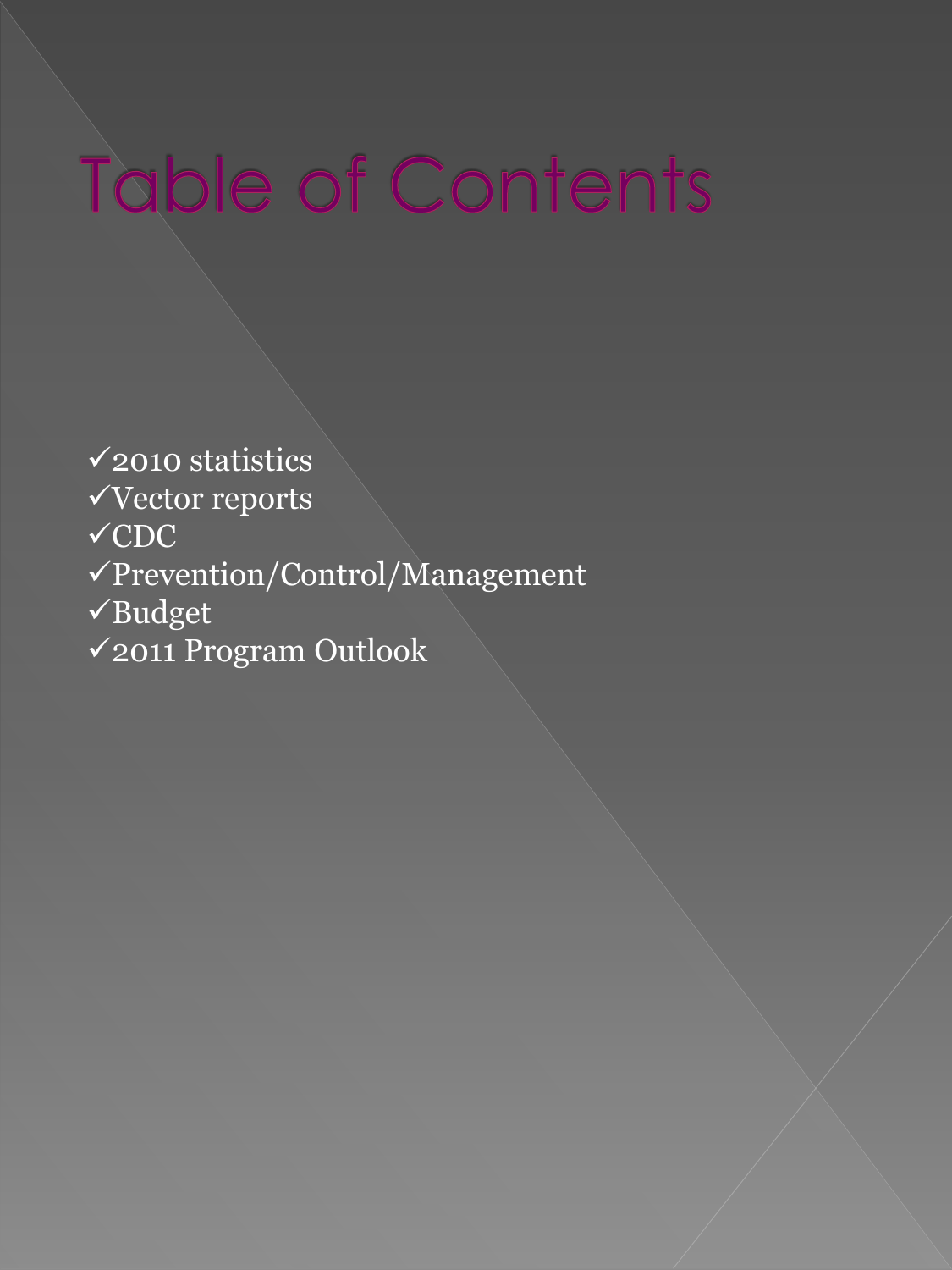# 2010 Statistics

| 46  | <b>Permanent Sites (PS)</b>                 |
|-----|---------------------------------------------|
| 264 | Visits made to PS                           |
| 6.6 | Average treatment rate in weeks             |
| 29  | <b>Service Requests (SR) received</b>       |
|     | Media outreach/Presentations                |
| 12  | Mosquito pools collected (larval and adult) |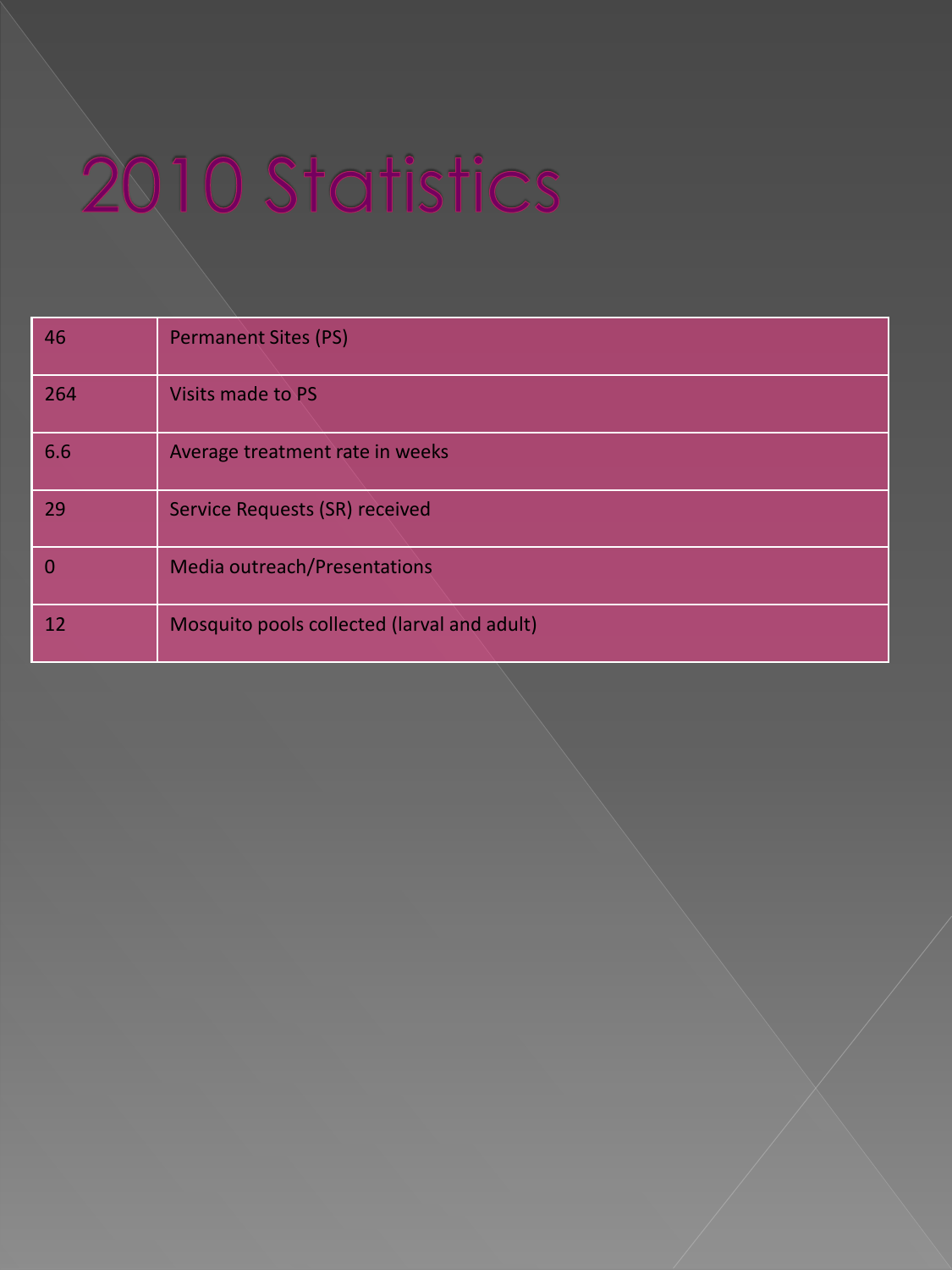## **Arboviral Reports**

## NC Statistics



|             | 2002        | 2003         | 2004           | 2005           | 2006         | 2007 | 2008           | 2009         | 2010        |
|-------------|-------------|--------------|----------------|----------------|--------------|------|----------------|--------------|-------------|
| <b>RMSF</b> | 294         | 331          | 535            | 625            | 842          | 665  | 515            | 325          | 505         |
| EEE         | $\mathbf 0$ | $\mathbf{1}$ | $\mathbf 0$    | 1              | $\mathbf 0$  | 1    | $\overline{2}$ | $\mathbf{1}$ | $\mathbf 0$ |
| <b>LAC</b>  | 20          | 26           | 13             | 32             | 18           | 10   | 8              | 16           | 22          |
| Lyme        | 137         | 156          | 122            | 49             | 30           | 53   | 59             | 252          | 417         |
| <b>WN</b>   | $\mathbf 0$ | 19           | $\overline{4}$ | $\overline{2}$ | $\mathbf{1}$ | 4    | $\mathbf{1}$   | $\mathbf 0$  | $\mathbf 0$ |
| Malaria     | 22          | 25           | 23             | 40             | 31           | 22   | 31             | 33           | 46          |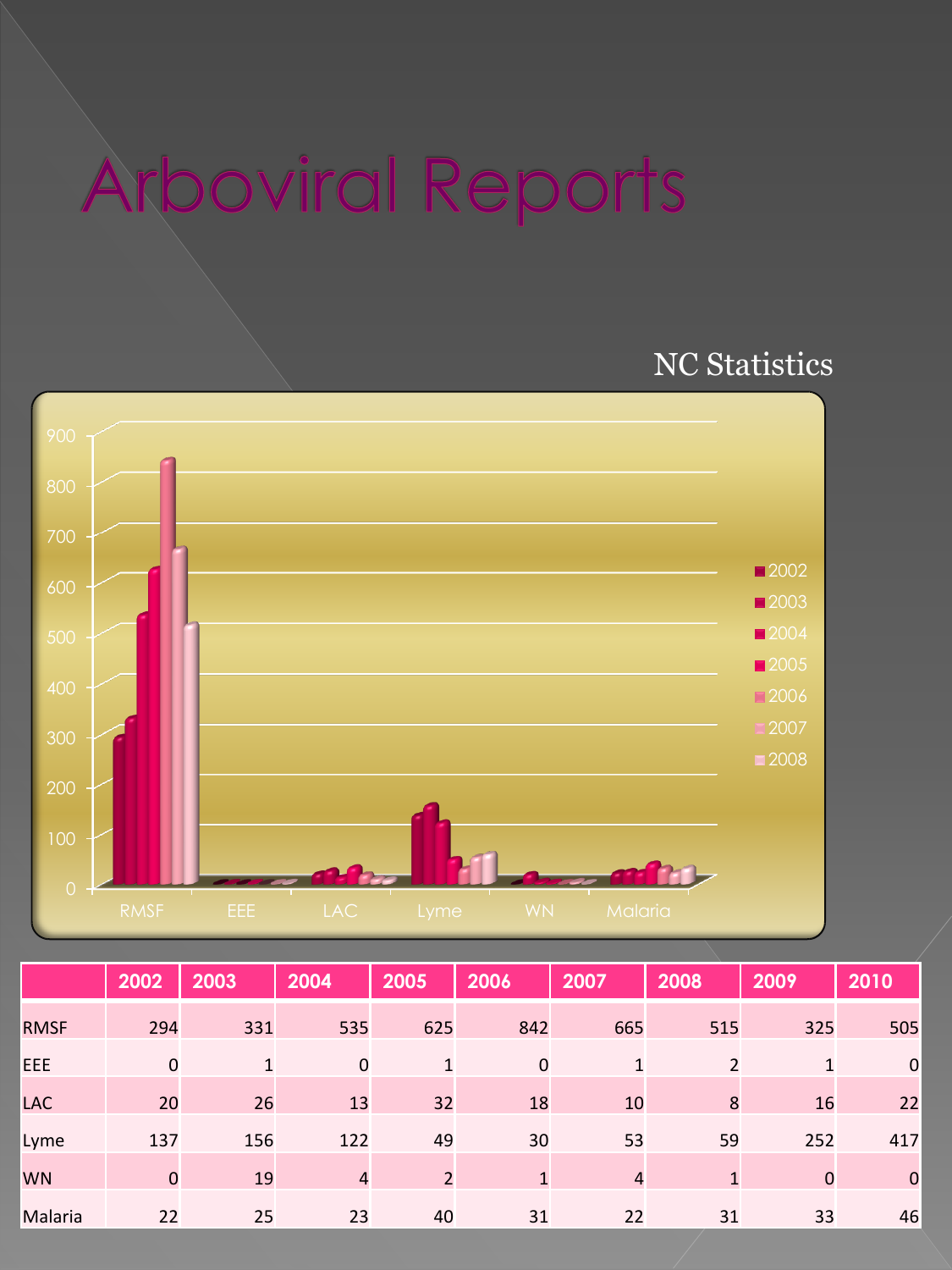## **Arboviral Reports**

## Cabarrus County Statistics



|             | 2000        | 2001        | 2002           | 2003           | 2004           | 2005         | 2006           | 2007         | 2008           | 2009            | 2010         |
|-------------|-------------|-------------|----------------|----------------|----------------|--------------|----------------|--------------|----------------|-----------------|--------------|
| Lyme        | $\mathbf 0$ | $\mathbf 0$ | 1              | 5 <sup>1</sup> | $\mathbf{0}$   | $\mathbf{0}$ | $\overline{0}$ | $\mathbf{0}$ | 1              | $6\phantom{1}6$ | 3            |
| Malaria     | 1           | $\mathbf 0$ | $\mathbf 0$    | $\mathbf 0$    | $\overline{2}$ | $\mathbf 0$  | $\mathbf 0$    | $\mathbf 0$  | $\mathbf 0$    | 1               | $\mathbf{1}$ |
| <b>RMSF</b> | $\mathbf 0$ | 3           | $\overline{3}$ | $\overline{4}$ | 8              | 5            | $\mathbf{1}$   | $\mathbf{1}$ | $\overline{2}$ | 5               | $\mathbf{1}$ |
| <b>WN</b>   | $\mathbf 0$ | $\mathbf 0$ | $\mathbf 0$    | $\mathbf 0$    | $\mathbf 0$    | $\mathbf 0$  | $\mathbf 0$    | $\mathbf 0$  | $\mathbf 0$    | $\mathbf 0$     | $\mathbf 0$  |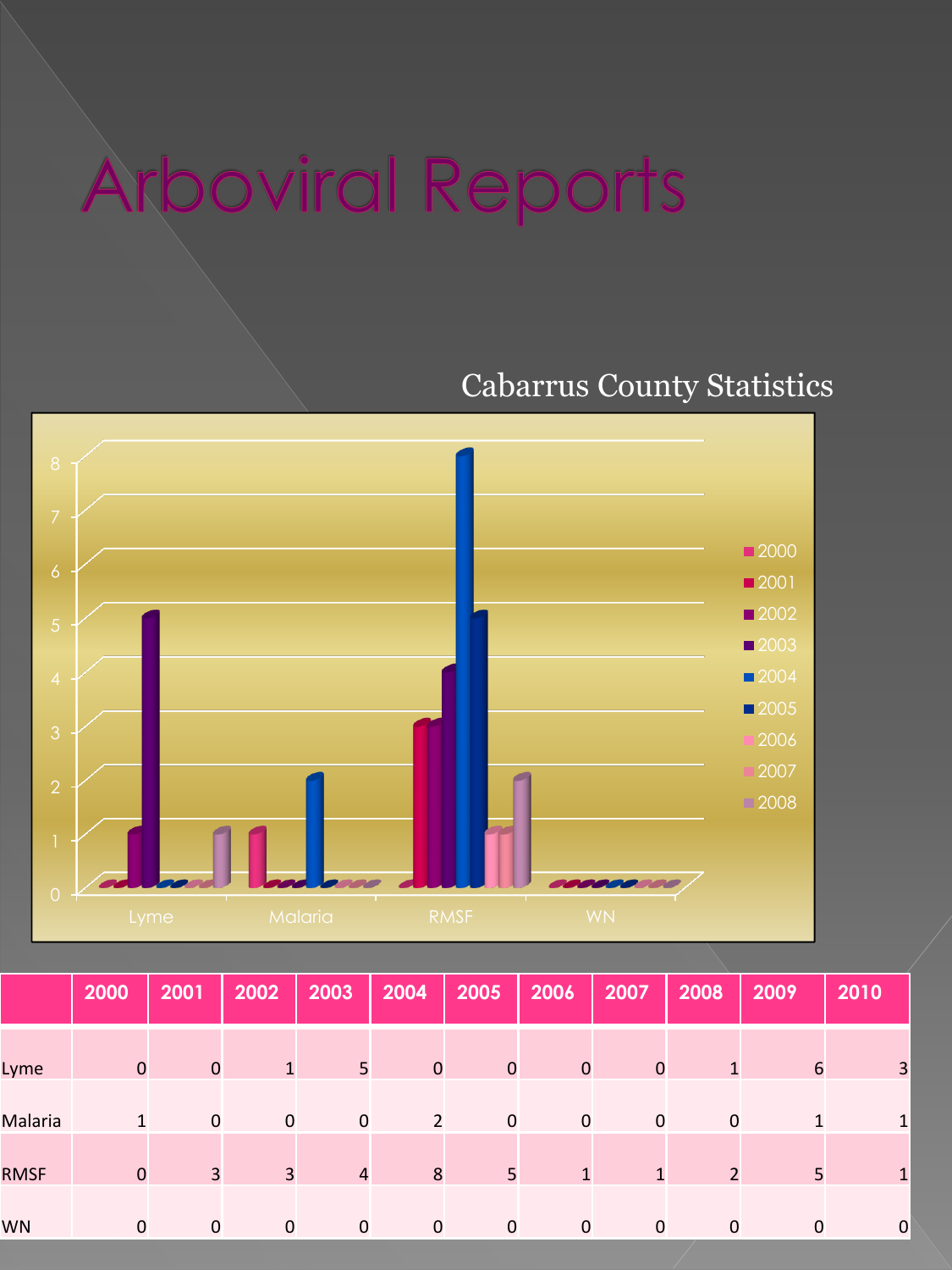## **ECTOR REPORT**

## Select NC Reportable Diseases-Statistics



|                 | 2002           | 2003           | 2004           | 2005     | 2006           | 2007           | 2008     | 2009         | 2010             |
|-----------------|----------------|----------------|----------------|----------|----------------|----------------|----------|--------------|------------------|
| Rabies - animal | 702            | 773            | 582            | 459      | 512            | 472            | 454      | 473          | 397              |
| Rabies - human  | 0              | 0              | 0              | 0        | 0              | $\mathbf 0$    | $\Omega$ | $\Omega$     | $\Omega$         |
| <b>RMSF</b>     | 294            | 331            | 535            | 625      | 842            | 665            | 515      | 325          | 505              |
| EEE             | 0              | 1              | 0              | 1        | $\mathbf 0$    | $\mathbf{1}$   | 2        | $\mathbf{1}$ | $\boldsymbol{0}$ |
| Ehrlichiosis    |                |                |                |          |                |                |          |              |                  |
| (G&M)           | 14             | 30             | 45             | 33       | 54             | 40             | 5        | 76           | 194              |
| LAC             | 20             | 26             | 13             | 32       | 18             | 10             | 8        | 16           | 22               |
| Lyme            | 137            | 156            | 122            | 49       | 30             | 53             | 59       | 252          | 417              |
| Tularemia       | 1              | 1              | 0              | 0        | 1              | $\mathbf{1}$   | 3        | $\mathbf{1}$ | 3                |
| <b>WN</b>       | 0              | 19             | 4              | 2        | $\mathbf{1}$   | $\overline{4}$ | 1        | 0            | $\overline{0}$   |
| Malaria         | 22             | 25             | 23             | 40       | 31             | 22             | 31       | 33           | 46               |
| Q fever         | $\overline{2}$ | $\overline{2}$ | $\overline{2}$ | 6        | $\overline{4}$ | $\overline{4}$ | 3        | $\mathbf{1}$ |                  |
| <b>CJD</b>      | 1              | $\overline{4}$ | 1              | $\Omega$ | $\mathbf{1}$   | 5              | 5        | 13           | 13               |
| Dengue          | 3              | 3              | 5              | 13       | 6              | 11             | 7        | $\Omega$     | 6                |
|                 |                |                |                |          |                |                |          |              |                  |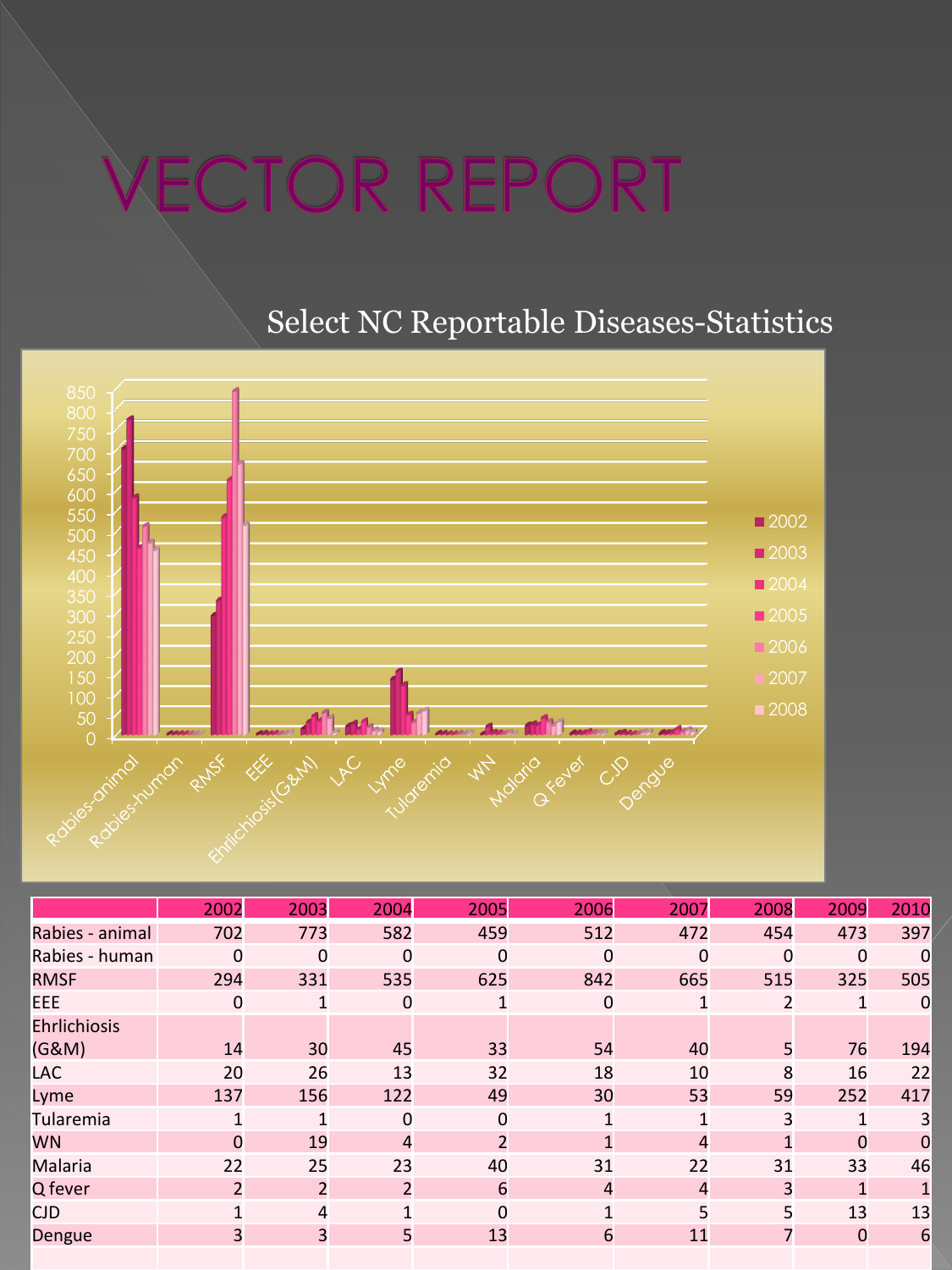## CDC GUIDELINES

## Arboviral Families

| Flaviviridae        | <b>West Nile</b>             |
|---------------------|------------------------------|
|                     | St. Louis                    |
| <b>Bunyaviridae</b> | LaCrosse                     |
|                     | <b>Hantavirus</b>            |
| Togaviridae         | Eastern Equine               |
| Enterobacteriaceae  | Plague                       |
| Rickettsiaceae      | Ehrlichiosis                 |
|                     | Rocky Mountain Spotted Fever |
| Rhabdoviridae       | Rabies                       |
| Spirochaetaceae     | Lyme disease                 |
| Francisellaceae     | Tularemia                    |

### Surveillance

#### Equine

- •Few positive clusters reported, mostly isolated cases
- •Benefit early sentinel indicators
- •Disadvantage expensive lab workup and vaccination is becoming more widely used; dead end host; difficulty getting timely information if any at all

#### Mosquito

- •A key "tool for quantifying the intensity of virus transmission in the area"; important when making threat assessments
- •Distinguishes between the vector density and infection rates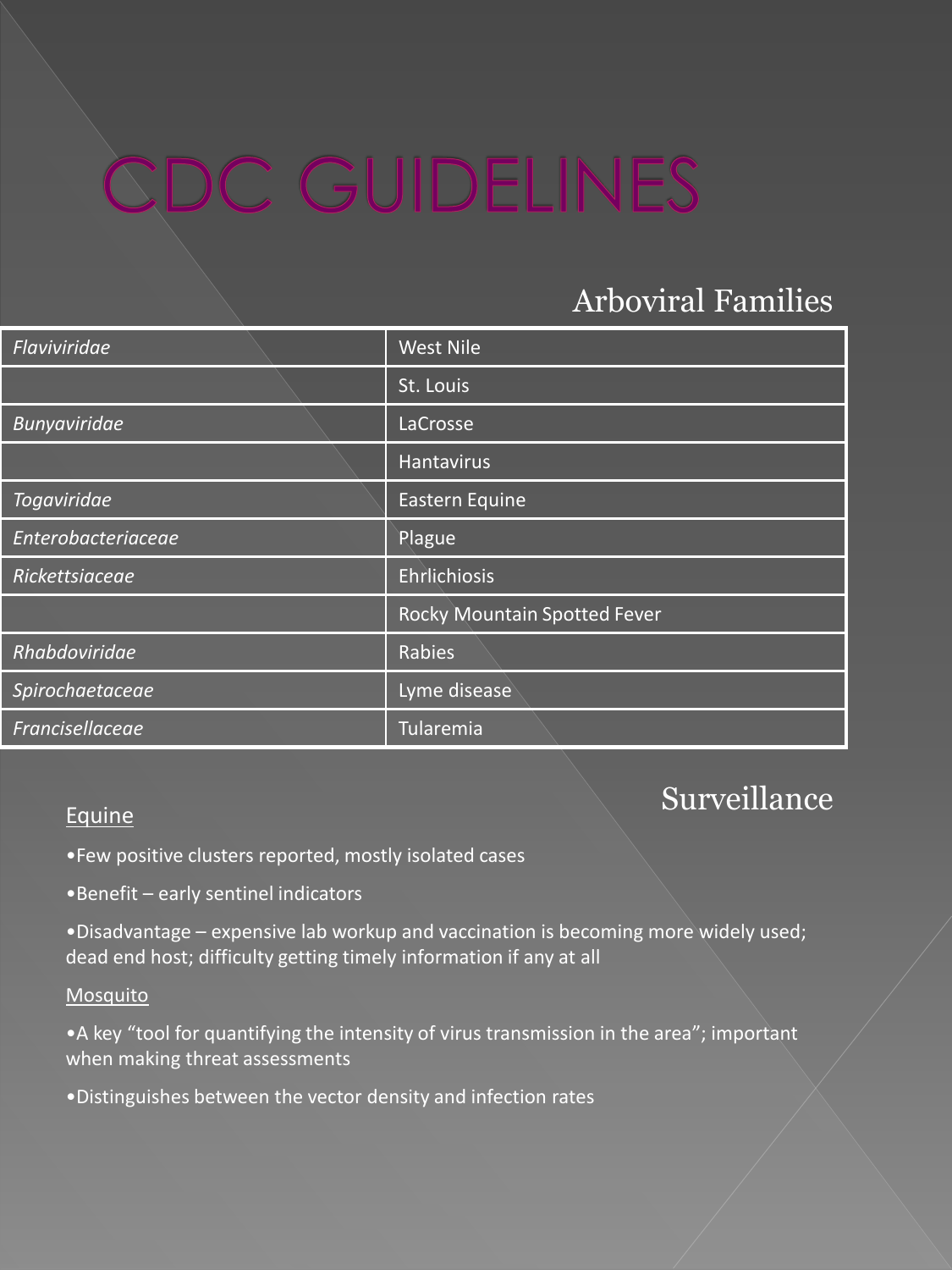### Surveillance

#### Human

•"Human case surveillance alone should not be used for the detection of arbovirus activity" as this is what vector control is trying to avoid. Other surveillance tools need to be used in order to safeguard human health.

•Meningoencephalitis cases are the most accurate recorded diagnosis as WN fever is less severe and therefore has a higher likelihood of being misdiagnosed/missed.

•"It has been estimated that approximately 20 WNF cases occur for every WNME case".

•Human sampling includes cerebrospinal fluid, serum, tissue

•Enhanced passive – monitoring clinical for any encephalitis cases

•Active – inquire at clinics and hospitals for any diagnosis and also contact labs for confirmed or potential cases

•Case definition combines confirmed and probable cases together for the purpose of counting

### Response

#### Phased response guidelines to surveillance data

•"Prevention and control measures, regardless of intensity, may not prevent all WNV infections in humans."

•Measurement of WNV activity using avian mortality and mosquito infection rates can decrease the risk of human infection.

•"Data from NYC indicate that human WNV disease cases were more likely to occur in counties that had experienced more than 0.1 dead crow reports per square mile per week."

•Response to WN will vary by region and will depend on the surveillance data as evidence of activity levels.

•"..the following factors should be considered when translating these guidelines into a plan of action"

- •Current and predicted weather patterns
- •Surveillance data indicators and trends
- •Working budget and infrastructure
- •Public participation
- •Projected WNV activity for the area
- •Other ongoing control activities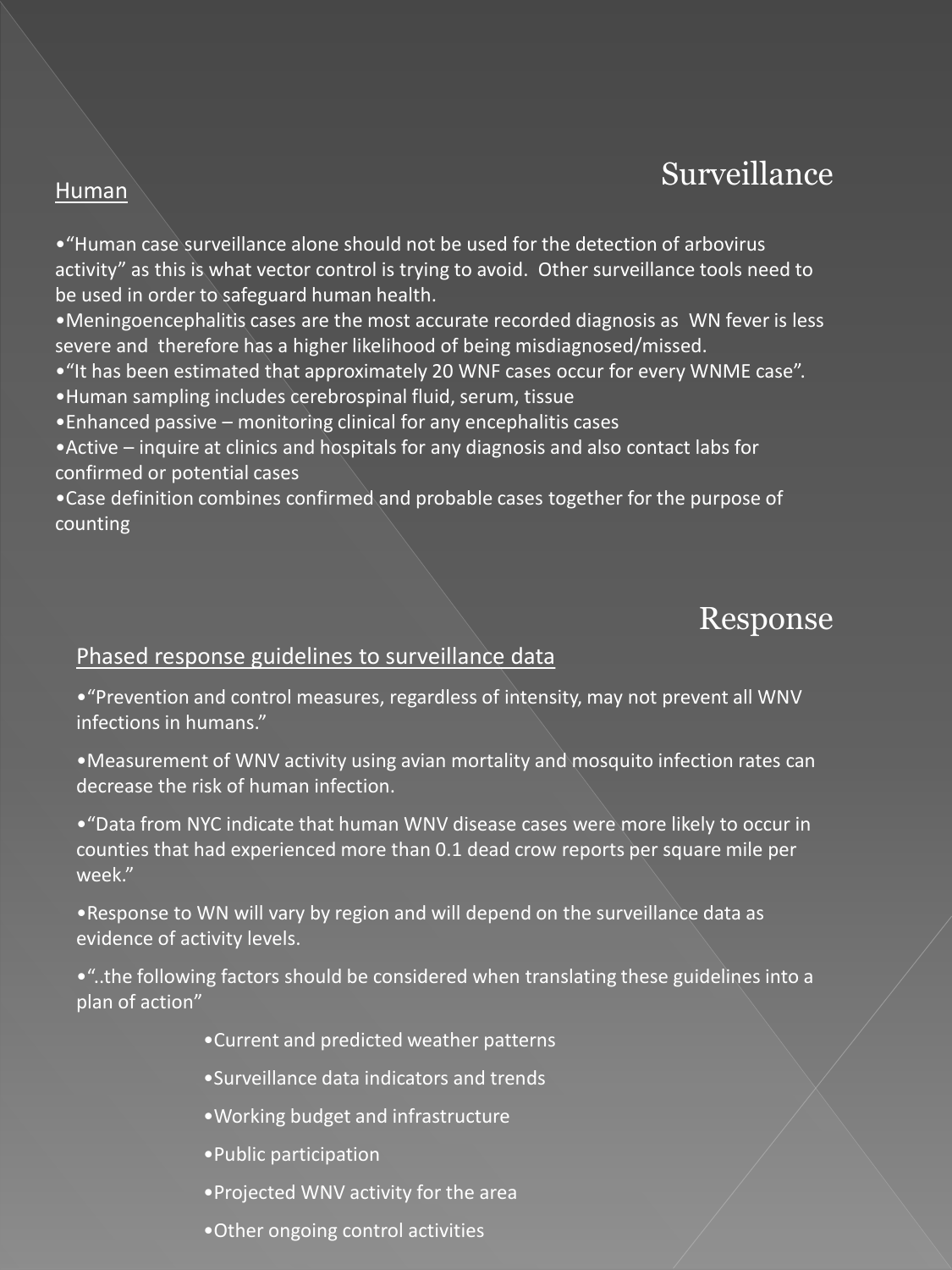## Response

| Risk<br>Leve   | Human outbreak<br>probability | Definition                                                                                                                                                                                                   | Recommended response                                                                                                                                                                                                                                                                                                                                                                                                                                                                                                                                                                                                            |
|----------------|-------------------------------|--------------------------------------------------------------------------------------------------------------------------------------------------------------------------------------------------------------|---------------------------------------------------------------------------------------------------------------------------------------------------------------------------------------------------------------------------------------------------------------------------------------------------------------------------------------------------------------------------------------------------------------------------------------------------------------------------------------------------------------------------------------------------------------------------------------------------------------------------------|
| $\overline{0}$ | <b>None</b>                   | Off-season; adult<br>vectors inactive;<br>climate unsuitable                                                                                                                                                 | Develop WNV response plan. Secure surveillance and<br>control resources necessary to enable emergency response.<br>Initiate community outreach and public education<br>programs. Conduct audience research to develop/target<br>education and community involvement.                                                                                                                                                                                                                                                                                                                                                            |
| $\mathbf{1}$   | Remote                        | Spring, summer or<br>fall; areas<br>anticipating WN<br>activity based on<br>previous data in<br>the region; no<br>current<br>surveillance<br>indicating<br>increased WN<br>amplification in the<br>community | Response as in category 0, plus; conduct entomologic<br>survey (inventory and map mosquito populations, monitor<br>larval and adult mosquito density), initiate source<br>reduction; use larvicide at specific sources identified by<br>entomologic survey and targeted at likely amplifying and<br>bridge vectors species, vector and virus surveillance,<br>expand community outreach and public education<br>programs focused on risk potential and personal protection<br>and emphasizing residential source reduction; maintain<br>surveillance (mosquito density/IR, human<br>encephalitis/meningitis and equine illness) |
| $\overline{2}$ | Low                           | Summer or fall;<br>areas with limited<br>or sporadic WNV<br>epizootic activity in<br>birds and/or<br>mosquitoes. No<br>positives prior to<br>August                                                          | Response as in category 1, plus; increase larval control,<br>source reduction and public education emphasizing<br>personal protection measures, particularly among the<br>elderly. Enhance human surveillance and activities to<br>further quantify epizootic activity (e.g mosquito trapping<br>and testing). Implement adulticide applications if vector<br>populations exceed locally established threshold levels,<br>emphasizing areas where surveillance indicates potential<br>for human risk to increase                                                                                                                |
| 3              | Moderate                      | Spring, summer or<br>fall; areas with<br>initial confirmation<br>of WN in birds<br>before August; a<br>horse and/or a<br>human case or<br>sustained WNV<br>activity in<br>birds/mosquitoes                   | Response as in category 2, plus; intensify adult mosquito<br>control in areas where surveillance indicates human risk,<br>initiate adult mosquito control if not already in progress,<br>initiate visible activities in community to increase attention<br>to WNV transmission risk, work with collaborators to<br>reduce risks to elderly ; adulticiding with light trap                                                                                                                                                                                                                                                       |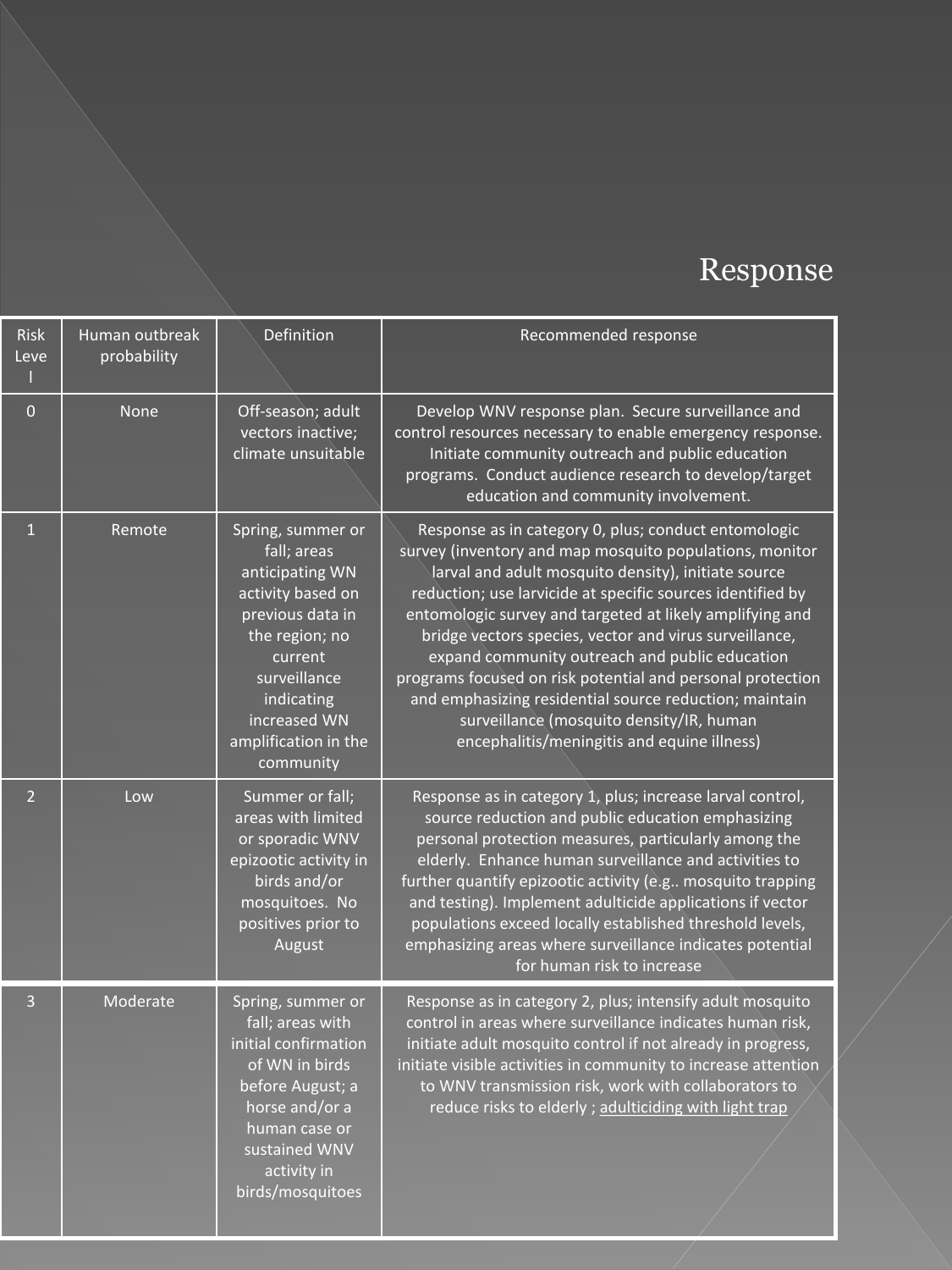## Response

| $\overline{4}$ | High                    | Spring, summer, fall;<br>WNV activity suggesting<br>a high risk of human<br>infection (e.g. early<br>summer high bird counts,<br>sustained high mosquito<br>positives of multiple<br>species, rising vet cases<br>and/or a human case.<br>Areas with a positive<br>where WN activity has<br>occurred before. | Response as in category 3 plus: Expand public<br>information program to include TV, radio and<br>newspapers (use of repellents, personal<br>protection, continued source reduction, risk<br>communication about adult mosquito control).<br>Increase visibility of public messages, engage<br>key local partners (e.g government officials,<br>religious leaders) to speak about WNV; intensify<br>adult mosquito control program, repeating<br>applications in areas of high risk or human<br>cases.                                                                                                              |
|----------------|-------------------------|--------------------------------------------------------------------------------------------------------------------------------------------------------------------------------------------------------------------------------------------------------------------------------------------------------------|--------------------------------------------------------------------------------------------------------------------------------------------------------------------------------------------------------------------------------------------------------------------------------------------------------------------------------------------------------------------------------------------------------------------------------------------------------------------------------------------------------------------------------------------------------------------------------------------------------------------|
| $\overline{5}$ | Outbreak in<br>progress | Multiple confirmed cases<br>in humans; conditions<br>favoring continued<br>transmission to humans<br>(e.g persistent high<br>infection rate in<br>mosquitoes, continued<br>avian mortality due to<br>WNV)                                                                                                    | Response as in category 4, plus; intensify<br>emergency adult mosquito control program<br>repeating applications as necessary to achieve<br>adequate control. Enhance risk communication<br>about adult mosquito control. Monitor efficacy<br>of spraying on target mosquito populations. If<br>outbreak is widespread and covers multiple<br>jurisdictions, consider a coordinated<br>widespread aerial adulticide application;<br>emphasize urgency of personal protection<br>through community leaders and media and<br>emphasize use of repellent at visible public<br>events. Aerial adulticiding application |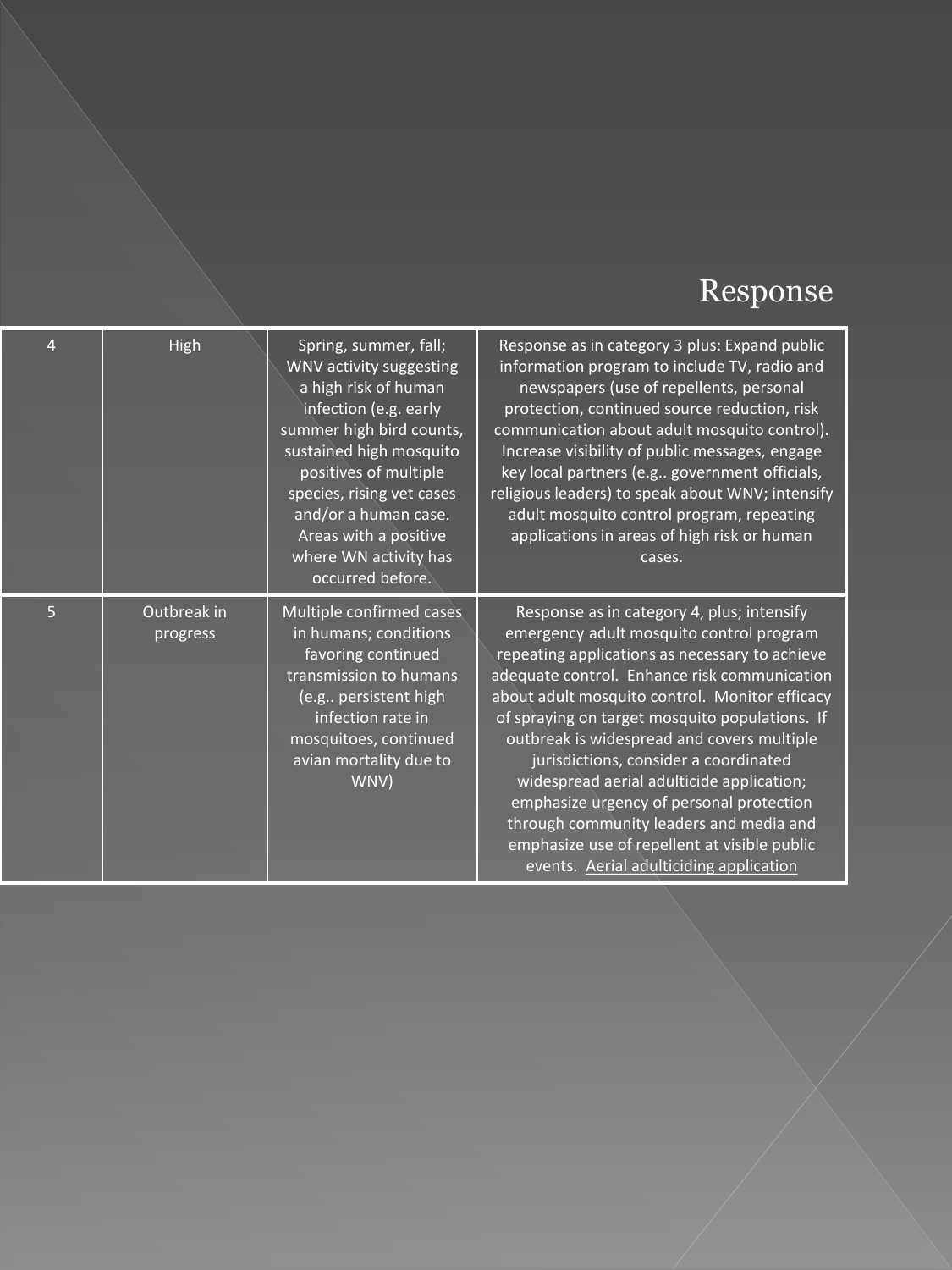#### Prevention

•"Responsible control programs target vector and nuisance populations for control and avoid managing habitats that support benign species" – LARVAL IDENTIFICATION/IPM

•Monitors species within the community and monitor the abundance of population dynamics – ADULT MOSQUITO COLLECTING

•Tracking virus activity in the community provides information on the concentration of WNV and other arboviruses. Positive pools are helpful in alerting the public to health threats but it does not provide a measurement of virus prevalence – VIRUS TESTING

•Source reduction can be split into two; sanitation (of the property owner) and water management (usually falls within the municipalities' jurisdiction).

•Chemical control includes larviciding (effective part of IPM) and adulticiding (use based on surveillance data and confirmed cases).

•Resistance management is not a forefront issue due to the change in products used in the earlier mosquito program and what is currently used. Also the monitoring that is done in treated areas will help to detect any build of resistance. Once a summer a test area is chosen. This treatment site usually has a high larval count and after treatment is applied, it is revisited later that day to confirm the kill rate. Both the MMF and the Bti substances are verified for efficacy at least once a season.

### Control

•*Gambusia* do provide some natural form of control. The native fish are found within Cabarrus county and are occasionally captured and released into areas where natural predators would help to reduce the mosquito population on a long term basis

•Other predators include "*Toxorhynchites rutilus*, predaceous copepods, the parasitic nematode *Romanomermis* and the fungus *Lagenidium giganteum"*. Only *Toxorhynchites rutilus* is used as a part of IPM due to the ease of capture and identification.

•Using biological control is ideal because there are no foreign elements introduced into the environment, only a rearrangement of local predators. Biological control does fall short in several areas. First of all, there is a lot of time involved in baiting and catching the desired predator (or culturing) and collecting enough to release into the breeding ground to survive and thrive. This is time and labor intensive and establishment of the introduced agent is always questionable; a 'wait and see' approach. Biological control is a good addition to IPM but cannot be used exclusively due to time restraints (mosquito life cycle and establishment of a new predator into the food web) and the need to control infested areas immediately.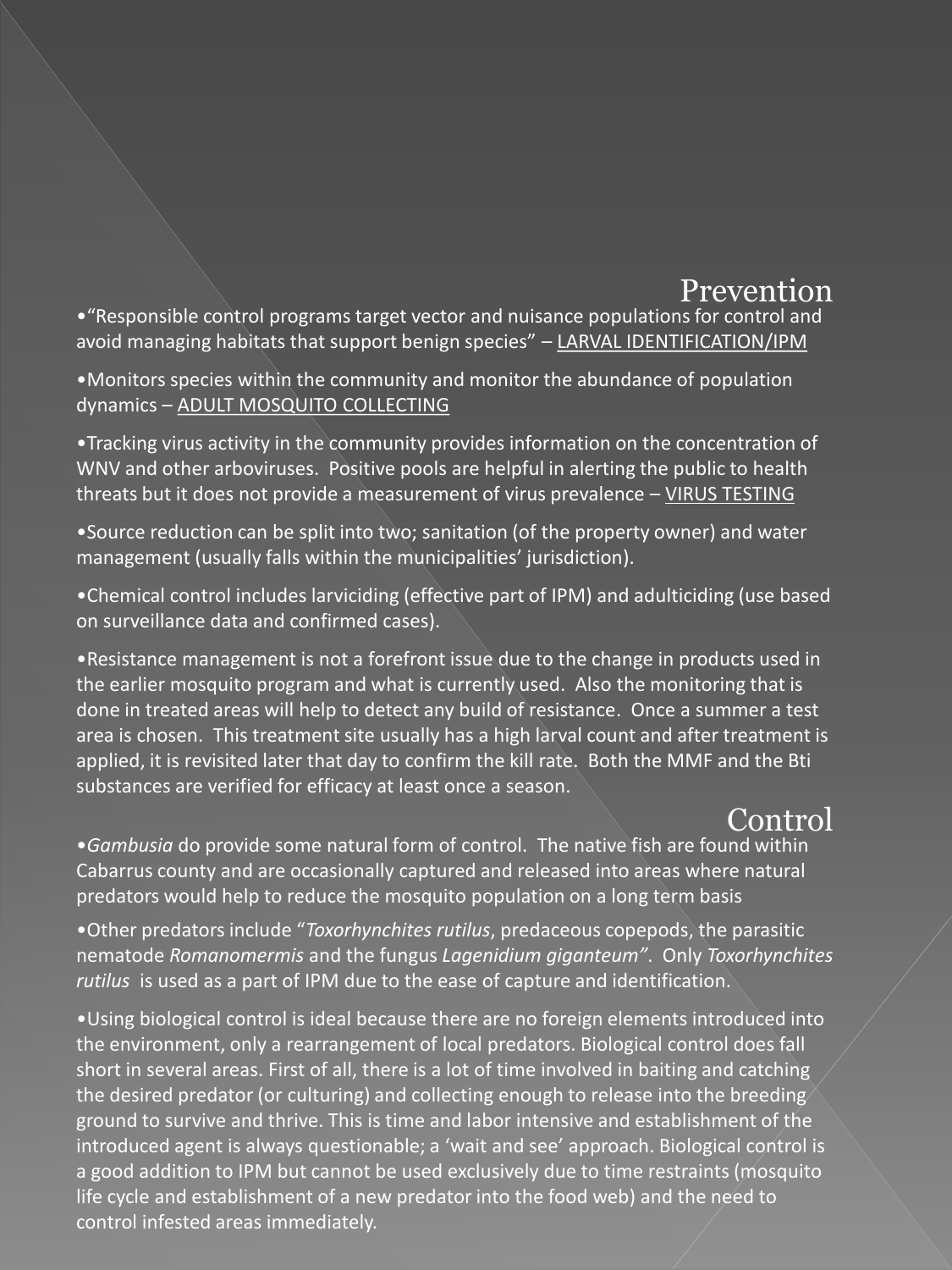### Management

•"Detection of epizootic transmission of enzootic arboviruses typically precedes detection of human cases by several days to 2 weeks or longer. If adequate surveillance is in place, the lead time between detecting significant levels of epizootic transmission and occurrence of human cases can be increased, which will allow for more effective intervention practices. Early-season detection of enzootic or epizootic WNV activity appears to be correlated with increased risk of human cases later in the season. Control activity should be intensified in response to evidence of virus transmission, as deemed necessary by the local health departments. Such programs should consist of public education…,municipal larval control…,adult mosquito control…and continued surveillance to monitor virus activity and efficacy of control measures." "As evidence of sustained or intensified virus transmission in an area increases, emergency response should be implemented. This is particularly important in areas where vector surveillance indicates that infection rates in Culex mosquitoes are increasing or that potential accessory vectors (e.g. mammalophilic species) are infected with WNV. "

#### Education and Information

#### •Target personal, household and community

•Mass mailers are sent out to local tire dealers informing them of the importance of storing tires long term under shelter or removing tires weekly to prevent mosquito breeding. Also, all county elementary schools receive a letter offering a presentation and exhibition to fifth grade students on the topic of mosquito biology, physiology and attributes of virology.

•Media – newspaper articles, cable television interviews, partnering with community leaders, health fair exhibits and presentations

#### Research Priorities

- •Establish geographic distribution of WN in the community
- •Determine the vector species for the area and the range of such

#### Case description

•Onset usually occurs between 2-6 days and can include the following; acute fever, headache, fatigue, joint and muscle pain and sometimes a rash. Average illness persists 2-7 days.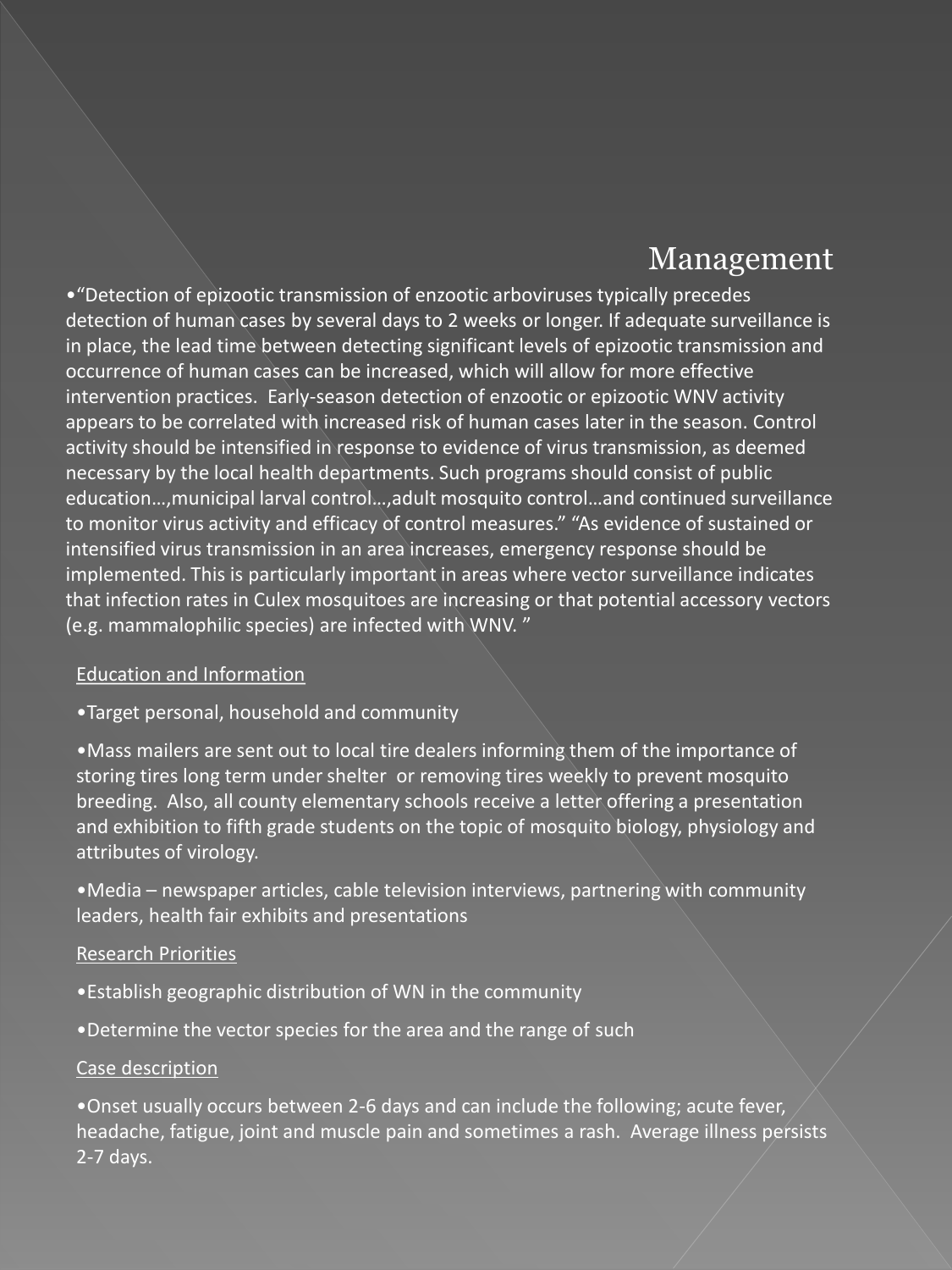# **Budget**

#### I. Management

- A. Program Coordinator
- B. Sidelined EHS (2) with pesticide license
- D. Maintenance of RS status and active PCO-PH licensure

#### II. Funding

A. Municipalities – voluntary participation

| 1. Cabarrus County        | \$10,761.90 |
|---------------------------|-------------|
| 2. Concord                | \$18,578.85 |
| 3. Mt. Pleasant           | \$417.60    |
| 4. Kannapolis \$12,249.60 |             |

5. Harrisburg \$1,492.05

#### III. Administrative/Logistics

A. Annual evaluation of Vector Control Plan - equipment

- 1. Replace as needed
- 2. Add technology components to increase efficiency
- B. Enforcement of abatement
	- 1. No county ordinance regarding such
	- 2. CHA only recourse is the imminent health hazard clause
	- 3. Recourse for problem areas: education, on site visits, letter,

phone call, referral to code enforcement agency.

C. Record keeping/Documentation

1. MSDS and labels maintained in designated areas to meet OSHA requirements

- 2. On site visits, complaints calls, when and where of action taken
- 3. Phone calls requesting service
- 4. Meetings, presentation and media outreaches
- 5. Emergency plans and contacts
- 6.Reportable diseases and reports
- 7. Budget updates and quarterly data
- 8. Local rainfall and weather patterns
- 9. CE courses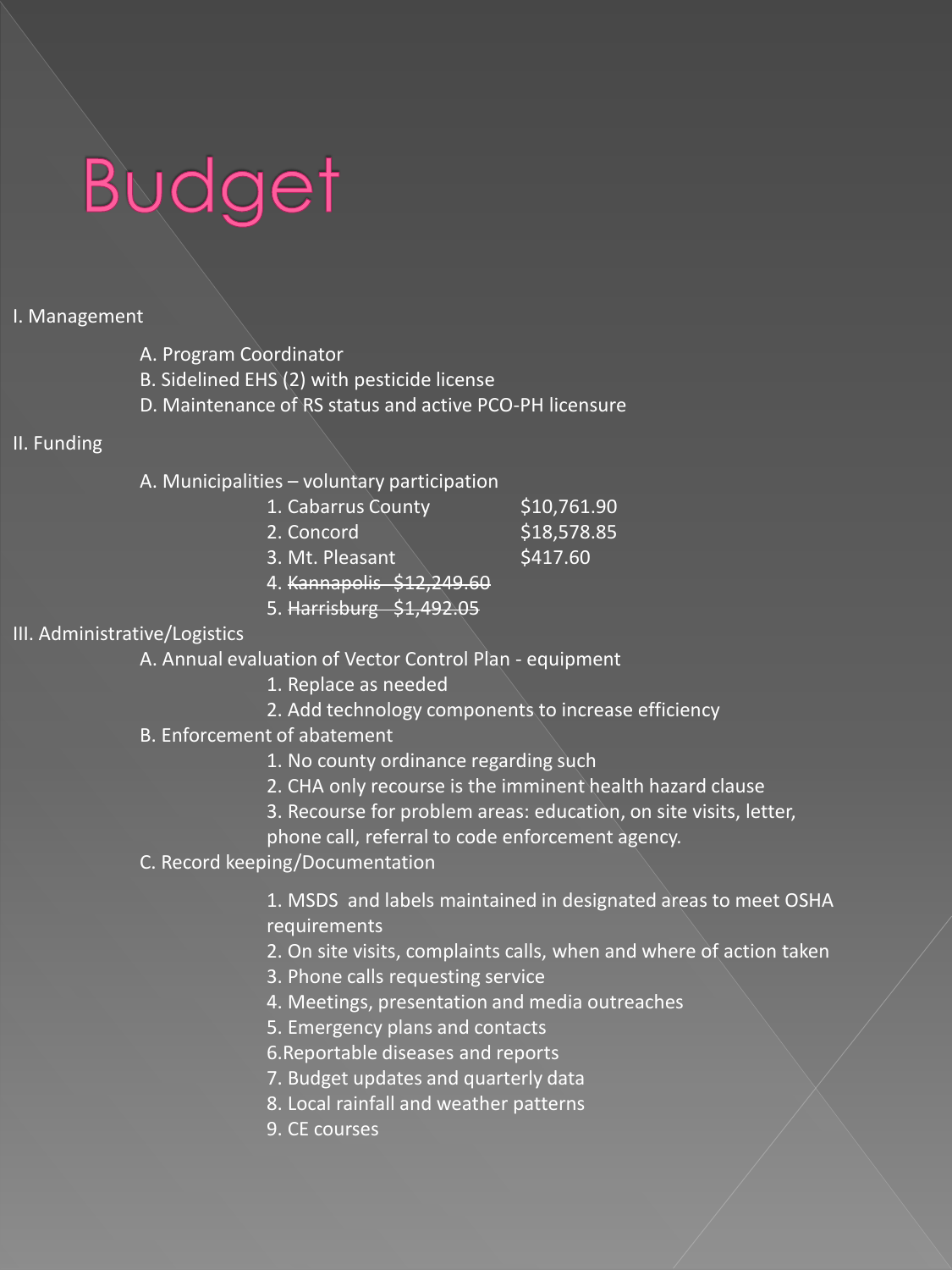#### D. Mosquito species

#### 1.Aedes

- a. albopictus
- b. japonicus
- c. vexans

#### 2. Anopheles

- a. bradleyi/crucians
- b. quadrimaculatus
- c. punctipennis

#### 3. Culex

- a. erraticus
- b. nigripalpus
- c. pipiens
- d. restuans
- e. salinarius
- f. territans
- 4. Ochlerotatus
	- a. atlanticus
	- b. canadensis
	- c. triseriatus
- 5. Orthopodymia
	- a. signifera
- 6. Psorophora
- a. ciliata
- b. columbiae
- c. cyanescens
- d. ferox
- e. howardii
- 7. Toxorhynchites
	- a. rutilus
- 8. Uranotania
- a. sapphirina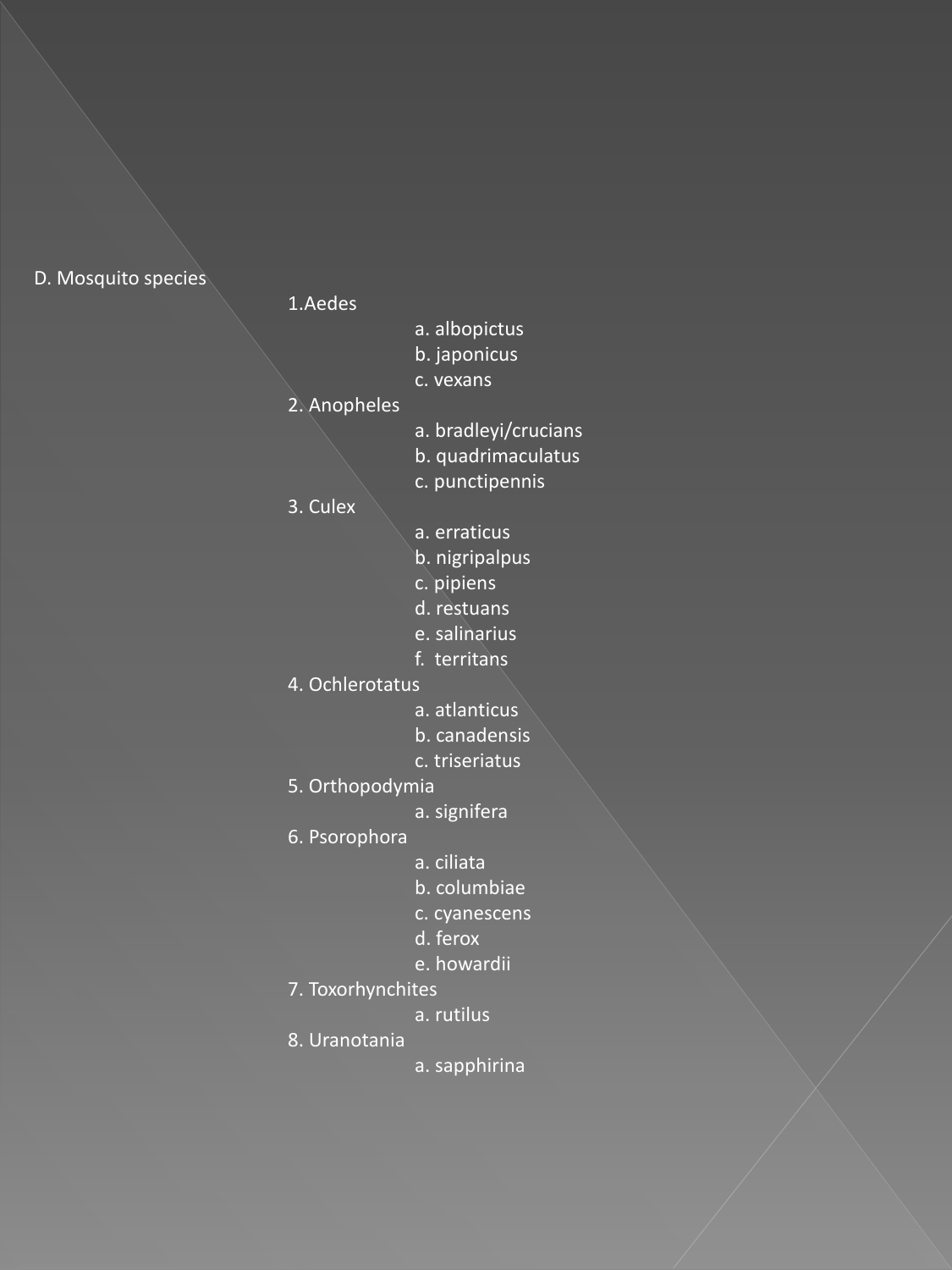#### IV. Community

A. Treatment areas

- 1. Complaint driven service requests
- 2. Permanent sites
- 3. Log all on site visits made per year

#### V. Operational Procedures

- A. Survey
- B. Monitor through fieldwork
- C. Control
- 1. Larvicide
- 2. IPM
- 3. Source reduction
- 4. Light trapping